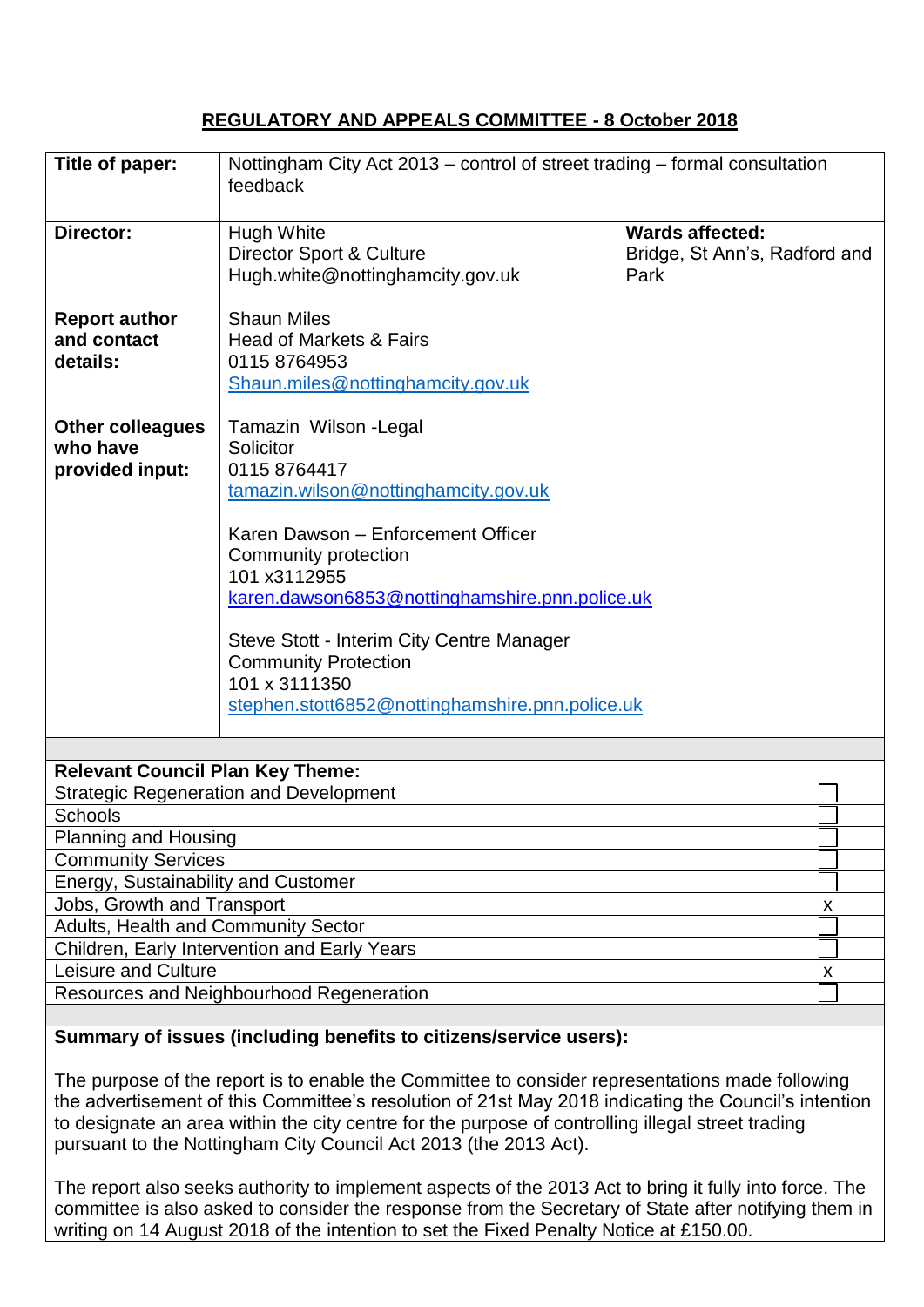| <b>Recommendations:</b> |                                                                                                                                                                                                                                                                                                                                                                                                                                                                                                                                                                                                                                                                                                                                                                                                                                                                                                                                                                                                                                                                                                                                                                                                                                                                                                                                                                                 |  |
|-------------------------|---------------------------------------------------------------------------------------------------------------------------------------------------------------------------------------------------------------------------------------------------------------------------------------------------------------------------------------------------------------------------------------------------------------------------------------------------------------------------------------------------------------------------------------------------------------------------------------------------------------------------------------------------------------------------------------------------------------------------------------------------------------------------------------------------------------------------------------------------------------------------------------------------------------------------------------------------------------------------------------------------------------------------------------------------------------------------------------------------------------------------------------------------------------------------------------------------------------------------------------------------------------------------------------------------------------------------------------------------------------------------------|--|
| $\mathbf{1}$            | It is recommended that, being satisfied that it is necessary to ensure road safety or prevent<br>obstruction of the highway, pursuant to paragraph 2 of the Schedule 4 of the Local<br>Government (Miscellaneous Provision) Act 1982 as amended by section 5 of the Nottingham<br>City Council Act 2013, with effect from 3 December 2018 to designate for the purposes of the<br>sections 5(1) of the 2013 Act the area outlined with a bold red line on the plan attached,<br>bounded by and including the following:                                                                                                                                                                                                                                                                                                                                                                                                                                                                                                                                                                                                                                                                                                                                                                                                                                                         |  |
|                         | from a point at the junction of South Sherwood Street, the designated area runs east and is<br>bounded by the back of the footway on the north side of Shakespeare Street, south along the<br>back of the footway on the east side of Milton Street, then east and then south along the back<br>of the footway on the north, east and south sides of Lower Parliament Street to the junction of<br>Canal Street and London Road. It then runs south, then west, then north around the traffic<br>roundabout on London Road (at its junction with Canal Street and Parliament Street), then<br>west along the back of the footway on the south side of Canal Street, north along the back of<br>the footway on the west side of Castle Road (including the whole of Lenton Road to the<br>junction of the Nottingham Park Estate) then runs north west along the back of the footway on<br>the north side of Friar Lane. It then runs north west and is bounded by the back of the footway<br>on the west side of Main Marian Way, continuing over Wollaton Street to Talbot Street, east<br>along the back of the footway on the north side of Talbot Street, north along the back of the<br>footway on the west side of South Sherwood Street to the point at the junction of South<br>Sherwood Street, such designation to have effect at all times. ('the Designated Area'). |  |
| $\overline{2}$          | The Director for Sport and Culture be authorised to advertise the above resolution in<br>accordance with paragraph 2 of Schedule 4 of the Local Government (Miscellaneous<br>Provisions) Act 1982 as amended by section 5 of the 2013 Act.                                                                                                                                                                                                                                                                                                                                                                                                                                                                                                                                                                                                                                                                                                                                                                                                                                                                                                                                                                                                                                                                                                                                      |  |
| $\mathbf{3}$            | To Authorise the Director of Community Protection to comply with the duties in section 10 of<br>the 2013 Act relating to financial provisions.                                                                                                                                                                                                                                                                                                                                                                                                                                                                                                                                                                                                                                                                                                                                                                                                                                                                                                                                                                                                                                                                                                                                                                                                                                  |  |

# **1 REASONS FOR RECOMMENDATIONS**

- 1.1 The Council introduced a Bill to Parliament in 2007 to amend the Local Government (Miscellaneous Provisions) Act1982 (the 1982 Act) to allow the Council to better regulate street trading, alter the exemptions for pedlars and to serve fixed penalty notices. Similar Bills were promoted by Canterbury City Council, Leeds City Council and Reading Borough Council. Pedlars had become a significant problem for a number of cities as the number of pedlars and illegal street traders increased.
- 1.2 This had a detrimental effect on the street scene, the experience of shoppers and importantly caused health and safety issues as highways and footpaths were blocked or congested due to the number and inappropriate placement of street trading or pedlars.
- 1.3 The main areas for illegal street trading activity has been around the central shopping area of the city centre including Clumber Street, Smithy Row, High Street, Bridlesmith Gate, Albert Street and Lister Gate. These streets are mainly pedestrianised but the trolleys still cause an obstruction, particularly when taking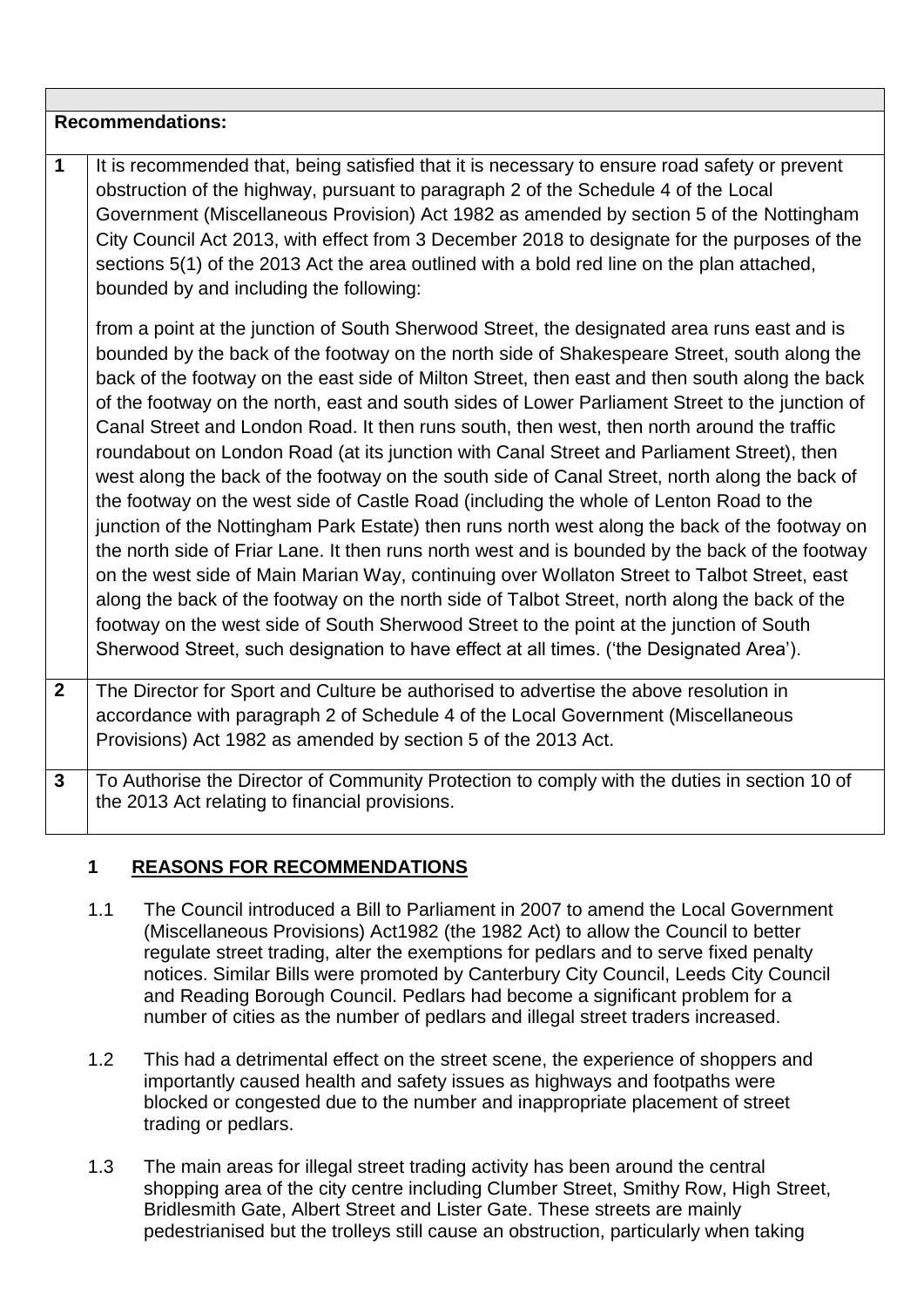account of street furniture, and other users of the streets. Due to the high density of footfall in the central core area of the city centre there is a potential for obstruction on all the streets and there are road safety issues in streets that carry vehicular traffic.

- 1.4 It was therefore recommended that the central core area of the city centre be established as a designated area for the purposes of section 5 of the 2013 Act, extended slightly to include the major entertainment venues that attract high footfall during performances and events; Nottingham Playhouse, the Albert Hall, Theatre Royal, Royal Concert Hall, Nottingham Arena/Ice Centre and Nottingham Castle.
- 1.5 When introduced it will mean that in the Designated Area there is an amended definition of 'pedlar' so that all articles must be either carried without any means of support or carried in a single, wheeled trolley which is pushed or pulled by the holder of the pedlar's certificate. The pedlar's trolley, excluding handle and display, is restricted to 0.75m width, 0.5m depth and 1.25m height, or including handle and display, is restricted to 0.88m width, 0.83m depth and 1.63m height. This will therefore allow better management of pedlars and street trading and help to ensure road safety and prevent obstruction of the highway.
- 1.6 At the meeting on 21 May 2018 Committee authorised the Head of City Centre Management and Regulation to comply with the duties in section 10 of the 2013 Act relating to financial provisions. Since that meeting there has been a reorganisation of the Community Protection Directorate, and it is therefore now recommended that the Interim City Centre Manager Community Protection be authorised to comply with these duties.

## **2 BACKGROUND (INCLUDING OUTCOMES OF CONSULTATION)**

- 2.1 At the meeting on the 21 May 2018 the Regulatory and Appeals Committee indicated its intention to pass a resolution to implement aspects of the 2013 Act to bring it fully into force so that illegal street trading can be managed better within the city centre. This included a recommendation that a resolution be passed to designate the Designated Area for the purposes of section 5(1) of the 2013 Act.
- 2.2 In accordance with paragraph 2 of schedule of the 1982 Act as amended by section 5 of the 2013 Act, all appropriate notices were served and the councils intention to pass the resolution to designate the Designated Area subject to consideration of any representations received in writing within the relevant period was advertised.
- 2.3 At the meeting on the 21 May 2018 the Regulatory and Appeals Committee set the level of fixed penalty payable under section 8 of the 2013 Act at £150 and authorised the Director of Sports and Culture to publish notice of this in the local press and notify the Secretary of State.
- 2.4 All relevant notices were served in the local press on 20 June 2018. No representations have been made in respect of the proposed designation so it is recommended that the Designated Area be designated for the purposes of section 5(1) of the 2013 Act with effect from 3 December 2018, such designation to have effect at all times.
- 2.5 To comply with the legislation the designation shall take effect not less than one month after the resolution has been passed and the resolution must be advertised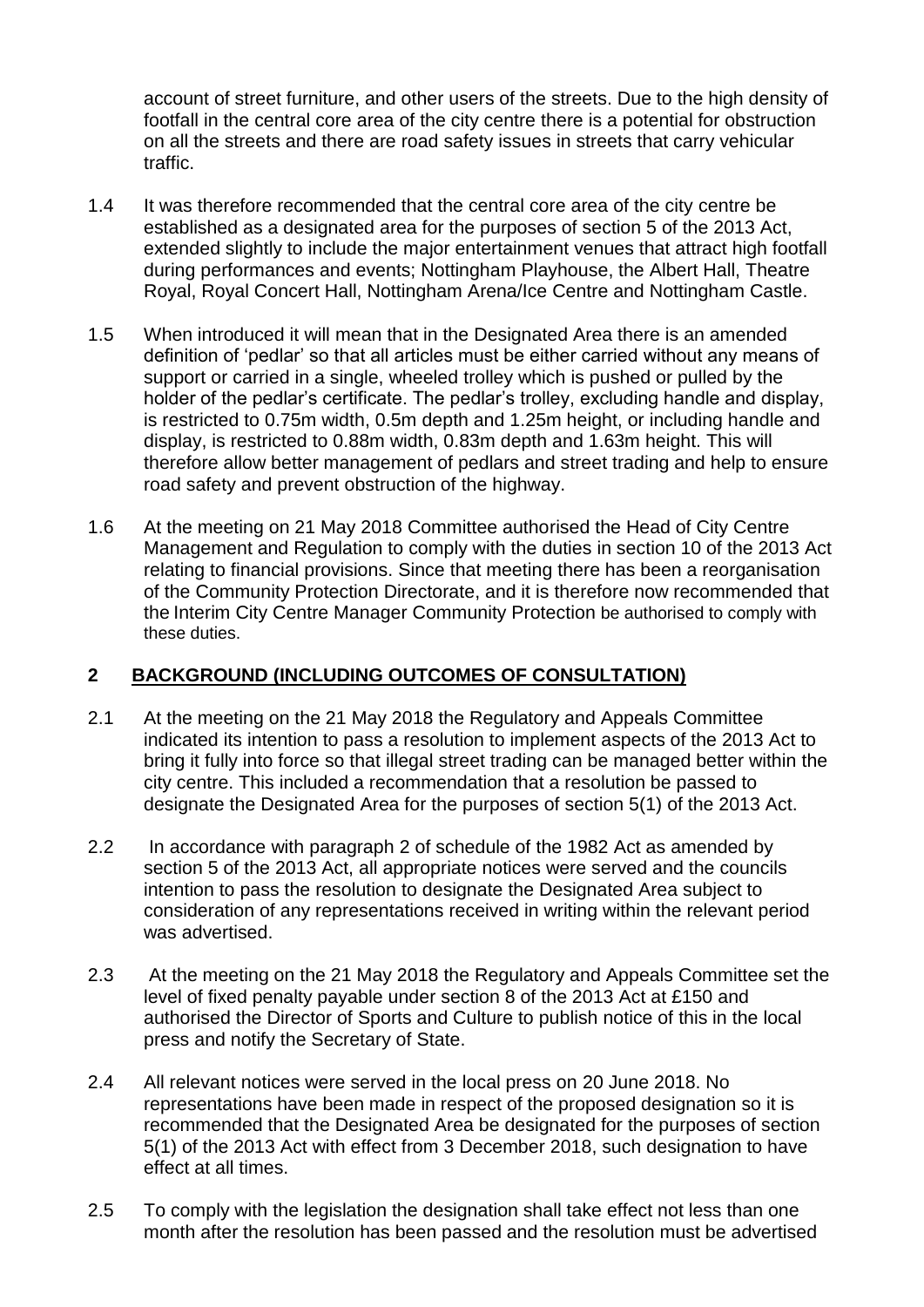in a local newspaper for two consecutive weeks; the first publication shall not be less than 28 days before the date specified in the resolution.

2.6 The Secretary of State was notified of this Committee's decision to set the Fixed Penalty Notice level at £150 by post on 10 August 2018, and no representations have been received from the Secretary of State in relation to this. The level of Fixed Penalty payable under section 8 of the 2013 Act for a relevant offence as defined in section 2 of the 2013 Act set by this Committee has therefore now come into force in Nottingham.

## **3 OTHER OPTIONS CONSIDERED IN MAKING RECOMMENDATIONS**

- 3.1 Not bringing the 2013 Act fully into effect. However, this would mean that the amended definition of pedlar would not apply if an area is not designated.
- 3.2 A Public Spaces Protection Order may be an option; however, the 2013 Act is primary legislation available to address the issues identified above. Guidance under the Anti-social Behaviour, Crime and Policing Act 2014 confirms that it remains a principle of law that a specific power should be used in preference to a general one.

### **4 FINANCE COLLEAGUE COMMENTS (INCLUDING IMPLICATIONS AND VALUE FOR MONEY/VAT)**

4.1 As a result of this decision, the expectation is that there will be minimal impact on the Medium Term Financial Plan, based on current levels of illegal street trading. The Council will be able to enforce against unlicensed street trading, and may impose fixed penalty notices for violations. The income received from the fixed penalty notices will be required to cover the expenditure incurred by the Council in enforcement measures. There is an obligation for the Council to account for the income and expenditure in respect of the administration and enforcement of fixed penalties under the 2013 Act, with annual reporting to the Secretary of State each financial year. The Head of City Centre Management & Regulation will undertake this reporting.

*Maria Balchin, Senior Commercial Business Partner. 13 September 2018* 

#### **5 LEGAL AND PROCUREMENT COLLEAGUE COMMENTS (INCLUDING RISK MANAGEMENT ISSUES, AND LEGAL, CRIME AND DISORDER ACT AND PROCUREMENT IMPLICATIONS)**

- 5.1 Under paragraph 10 (1) of the 1982 Act a person who (a) engages in 'street trading' in a prohibited street; or (b) engages in 'street trading' in a licence street or a consent street without being authorised to do so under schedule 4 of the 1982 Act commits an offence.
- 5.2 Trading by a pedlar acting under the authority of a pedlar's certificate is not classed as engaging in 'street trading' under the 1982 Act. The 2013 Act amends the definition of 'pedlar' (restricting the size of trolley used and prohibiting the trading in tickets) in an area which is a 'designated area' under the 2013 Act. This does not prevent a pedlar from trading lawfully anywhere within the city provided they trade in accordance with the 1982 Act as amended.
- 5.3 The Committee may only designate an area under section 5 of the 2013 Act if it has reason to believe that it is necessary to designate an area to ensure road safety or